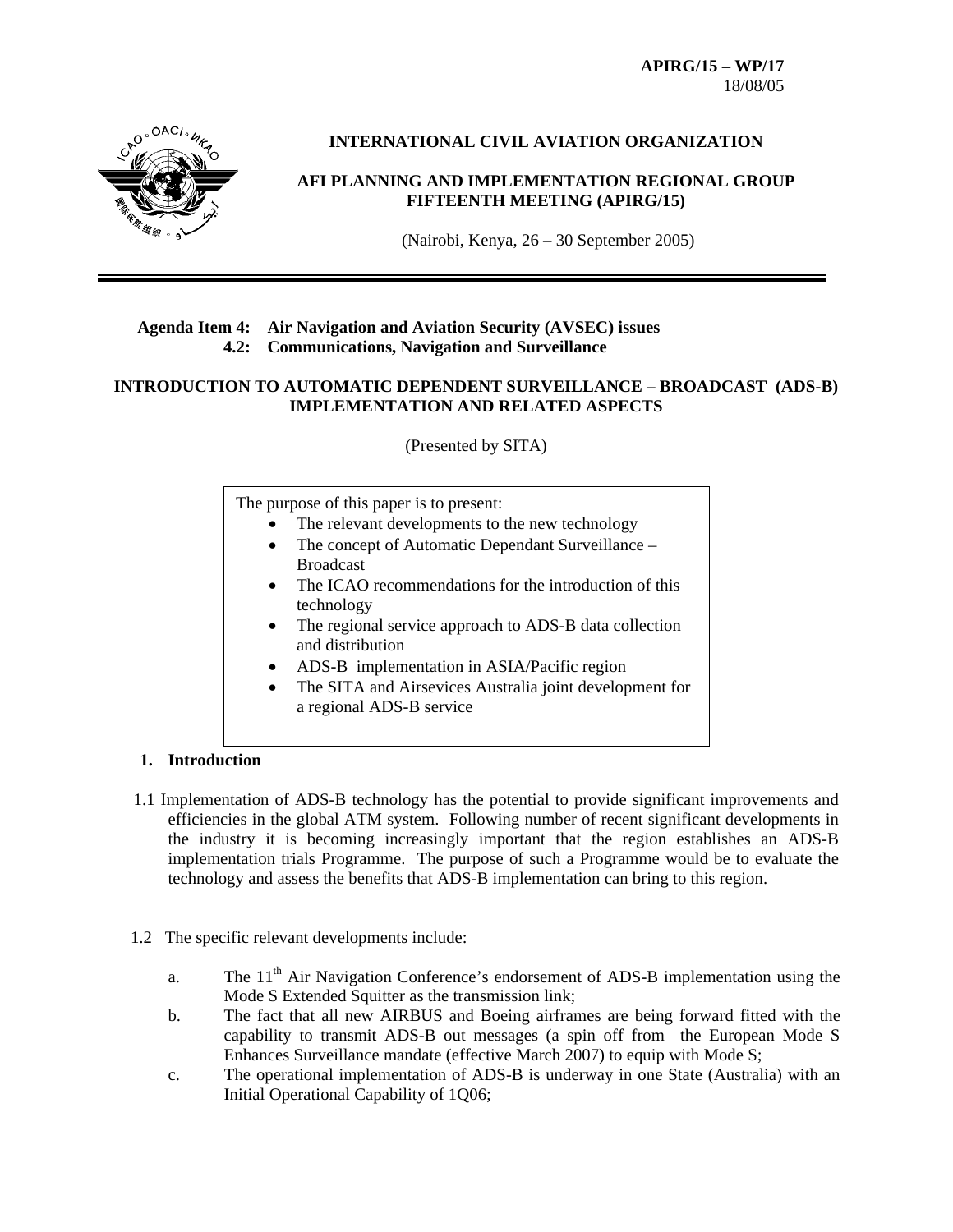- d. The IATA Roadmap, "One Sky…Global ATM, A Strategic Vision for Future Air Traffic Management", clearly endorses the implementation of ADS-B as a radar "gap filler" and/or replacing existing en-route surveillance systems with ADS-B at the end of their useful life;
- e. The SITA/Airservices Australia strategic partnership to deliver "regional ADS-B" services building on the combined capabilities of both organisations to provide solutions covering ATM system upgrades specifications, procedure developments, safety case developments, controller training and ADS-B data service delivery.

# *11th Air Navigation Conference*

- 1.3 The 11th Air Navigation Conference, held in Montreal, by Sep/2003 acknowledged ADS-B as a key data link application in a future ATM environment, providing new surveillance capabilities for both aircrew and air traffic services. Three recommendations were provided related to the initial adoption of ADS-B technology:
	- **Recommendation 1/6 Endorsement of the automatic dependent surveillancebroadcast (ADS-B) concept of use and recommendations for further work.**
	- Recommendation  $1/7$  Ground and airborne automatic dependent surveillance**broadcast (ADS-B) applications for global interoperability**
	- **Recommendation 7/1 Strategy for the near-term introduction of ADS-B**

**That States:** 

- **a) note that a common element in most of the approaches currently adopted for early implementation of ADS-B is the selection of the SSR Mode S extended squitter as the initial data link; and**
- **b) take into account this common element to the extent possible in their national and regional implementation choices in order to facilitate global interoperability for the initial introduction of ADS-B.**

1.4 In the same meeting it was agreed that this rapidly developing technology would be critical to the success in implementing a more advanced and global ATM system and that States which did not have comprehensive radar surveillance coverage should recognize the potential for early benefits from using ADS-B as an alternative to radar to support en route and approach traffic control, using existing avionics packages.

1.5 Early adoption of this technology would particularly assist in improving air traffic services in areas where a cost/benefit analysis could not justify an expensive radar infrastructure.

1.6 Among a number of new technologies/programs presented then, the ANC pointed out Mode S Extended Squitter be the initial data link choice as per recommendation 7/1.

#### **2. The ADS-B Concept**

2.1 Automatic Dependent Surveillance-Broadcast transmits each aircraft's position that can be received and presented to both ATC and other aircraft within range for display, so that the pilot and the controller can "see" all aircraft in the area. ADS-B can be used both for ATC/ATM tasks and for collision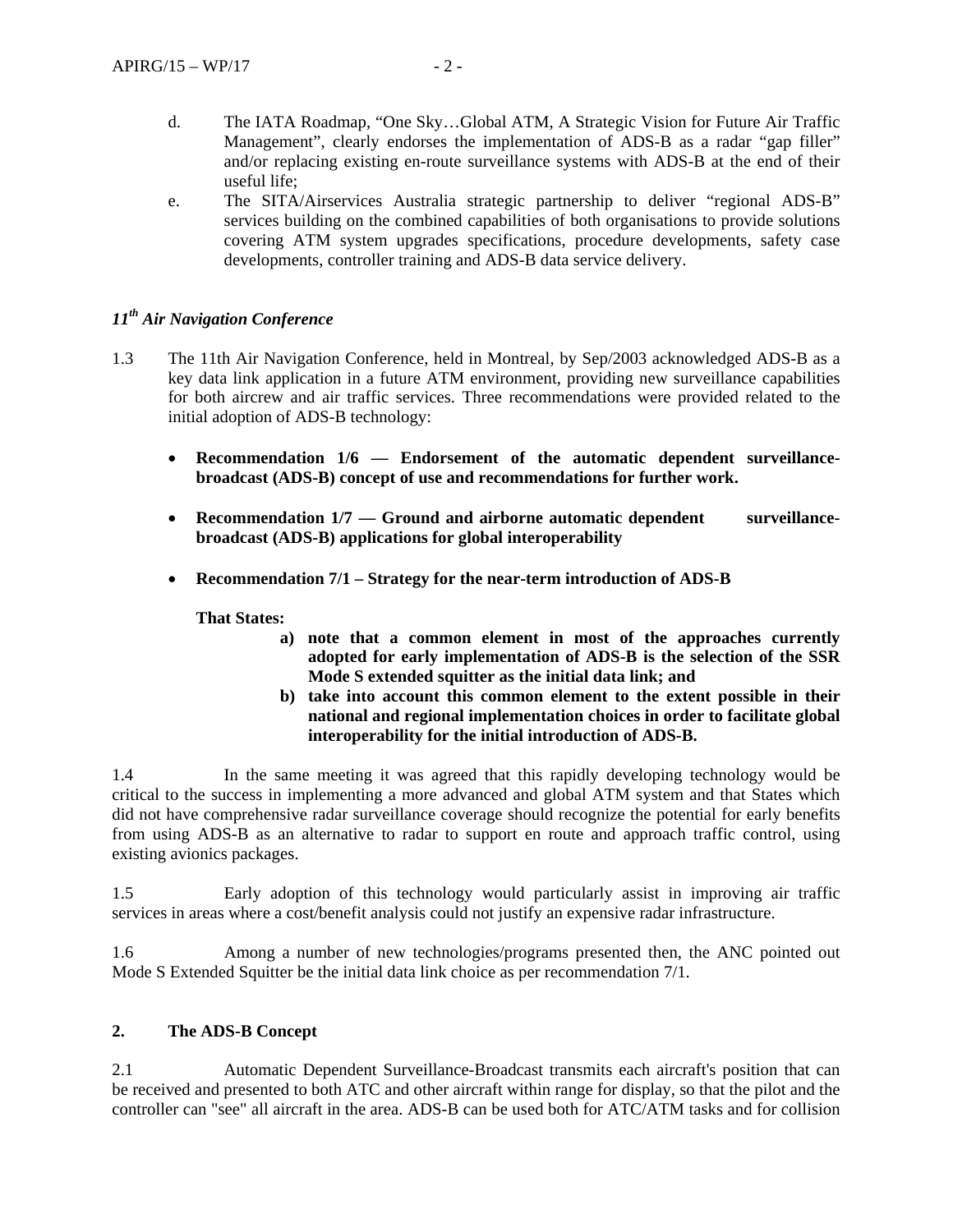avoidance, and built to continue transmitting the last known position after a crash to trigger search and rescue and can have interfaces for optional data e.g. from weather detection equipment or electronic Inertial systems.

2.2 In addition to traditional positioning and navigation data, ADS-B can also provide obstacle and terrain warnings, show other traffic and with special provisions, severe weather to be avoided. Other aircraft also see you on their display, and so does ATC on a radar-like screen. En-route, a pilot can "see and avoid" other traffic on the screen, a sort of "VFR in clouds". ATC provides arrival and departure sequencing and acts as a safety net or backup. ADS-B can further safely guide aircraft on ground in fog from runway to gate or vice versa showing other surface traffic to avoid collision with.

2.3 The main operational benefit of this service is situational awareness. In its purest form, this service will not require a ground infrastructure. However many of the possible implementations of this service will require extensive infrastructure.

2.4 The ADS-B transmissions from aircraft can be received by "ADS-B Receivers" installed on the ground (each having a typical range of 200 NM), converted to a standard format (e.g. Eurocontrol Asterix Category 21) and presented to Surveillance Data Processing Systems that enable the fusion with flight plan, ADS-Contract and radar data.

2.5 ADS-B avionics is now an option on most new commercial aircraft, and current forecasts indicate that most modern international aircraft will be upgraded to ADS-B capability mid 2008.

### **3. The ASIA-PACIFIC Implementation**

3.1 The ICAO's Asia/Pacific Air Navigation Planning and Implementation Regional Group (APANPIRG) has established an ADS-B Implementation Task Force to plan the implementation of ADS-B in the Asia/Pacific Regions.

3.2 ADS-B technology can address the following shortcomings for Air Traffic Management surveillance in the Asia/Pacific Region:

- Reliability (ageing radars), ADS-B technology is far cheaper and provides equal or superior performance;
- Surveillance is simply not available in some parts of the airspace, due to either financial constraints or the nature of the territory prohibiting the installation and operation of radar equipment;
- Limited cross border radar data sharing, ADS-B could be a catalyst to promote cross- border data sharing to improve inter State co-ordination;

3.3 In this context presented, the Air Navigation Services Providers (ANSP's) are faced with high costs for upgrades, replacement and maintenance of surveillance infrastructure. Also Air Traffic Management infrastructure upgrades have a long track record demonstrating lengthy delays and cost overruns. Finally, securing funding for CNS/ATM infrastructure upgrades generally takes much time, and in the mean time resulting airspace user penalties such as efficiency/capacity X non-optimal routes and safety compromises.

3.4 The ICAO Asia/Pac APANPIRG made a decision to start implementation of "ADS-B out", i.e. for the provision of "radar like services" in the region from January 2006 onwards. An specific task force, the "ADS-B task Force" was established to progress ADS-B implementation and co-ordination plans in the region.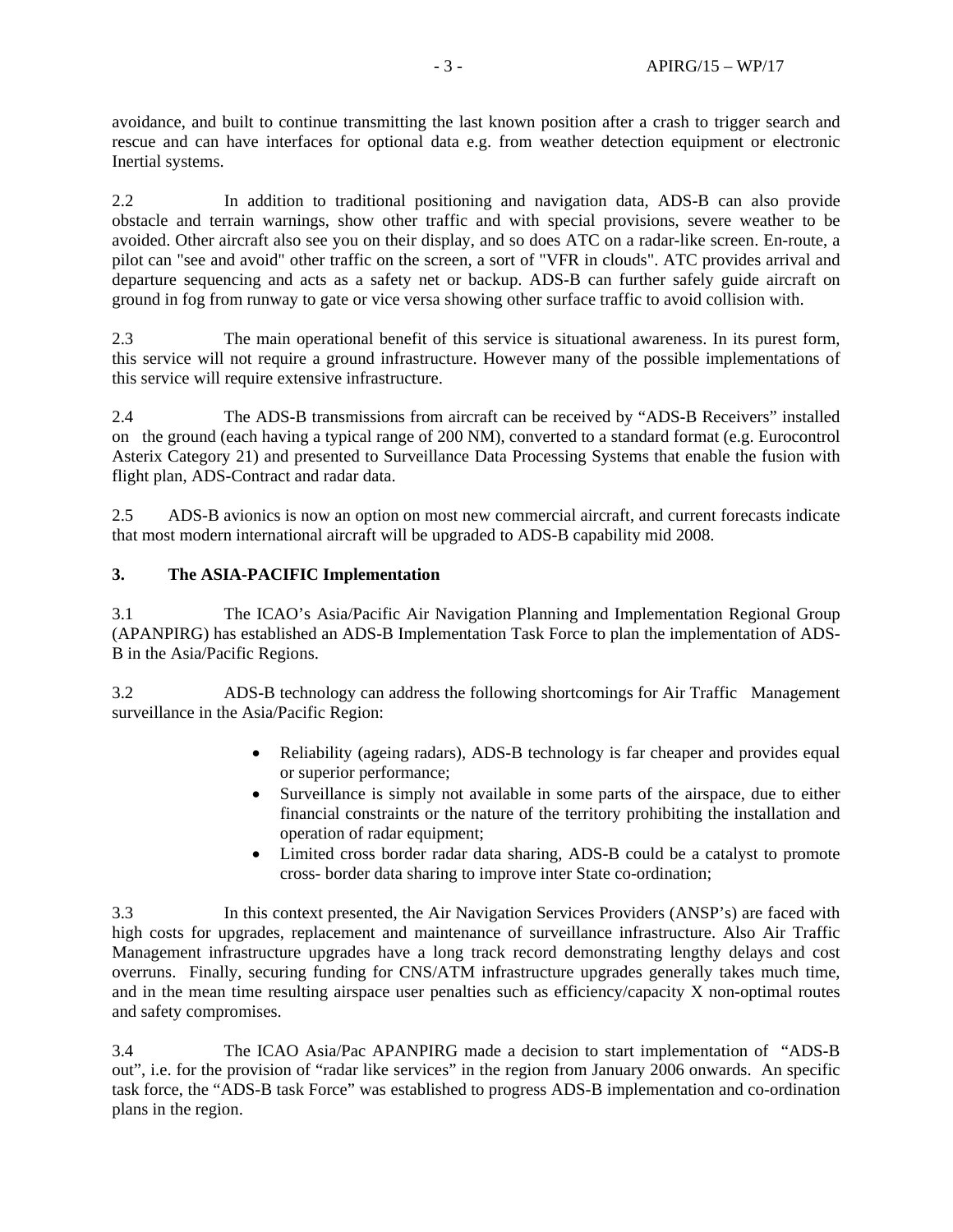# **4. The SITA and Airservices Australia partnership**

4.1 Airservices Australia has embarked on an operational implementation of ADS-B based on Mode-S Extended Squitter. Known as the "Upper Airspace Programme", it will result in ADS-B coverage throughout Australian airspace by end 2005 from 28 sites across the country.

4.2 In October/2004, SITA and Airservices Australia (ASA) set up a strategic partnership to promote the concept of "Regional ADS-B Service" provision as a response to International Civil Aviation Organization (ICAO) decision that ADS-B be introduced into the region from January 2006 onwards. The delivery of ADS-B data is, in principle, no different to the ADS-Contract (ADS-C) service that SITA provides today to the majority of the world's Air Navigation Service providers that have implemented this technology in their ATM systems.

4.3 A key implementation option is to take advantage of existing SITA VHF sites where the necessary infrastructure, (e.g. power, network connection) is already available. ADS-B receivers would be integrated into the existing SITA VHF equipment and the network connection speed upgraded to comply with the requirements for handling ADS-B data.



*Fig 1 - SITA VHF Ground Stations with ADS-B Capability"*